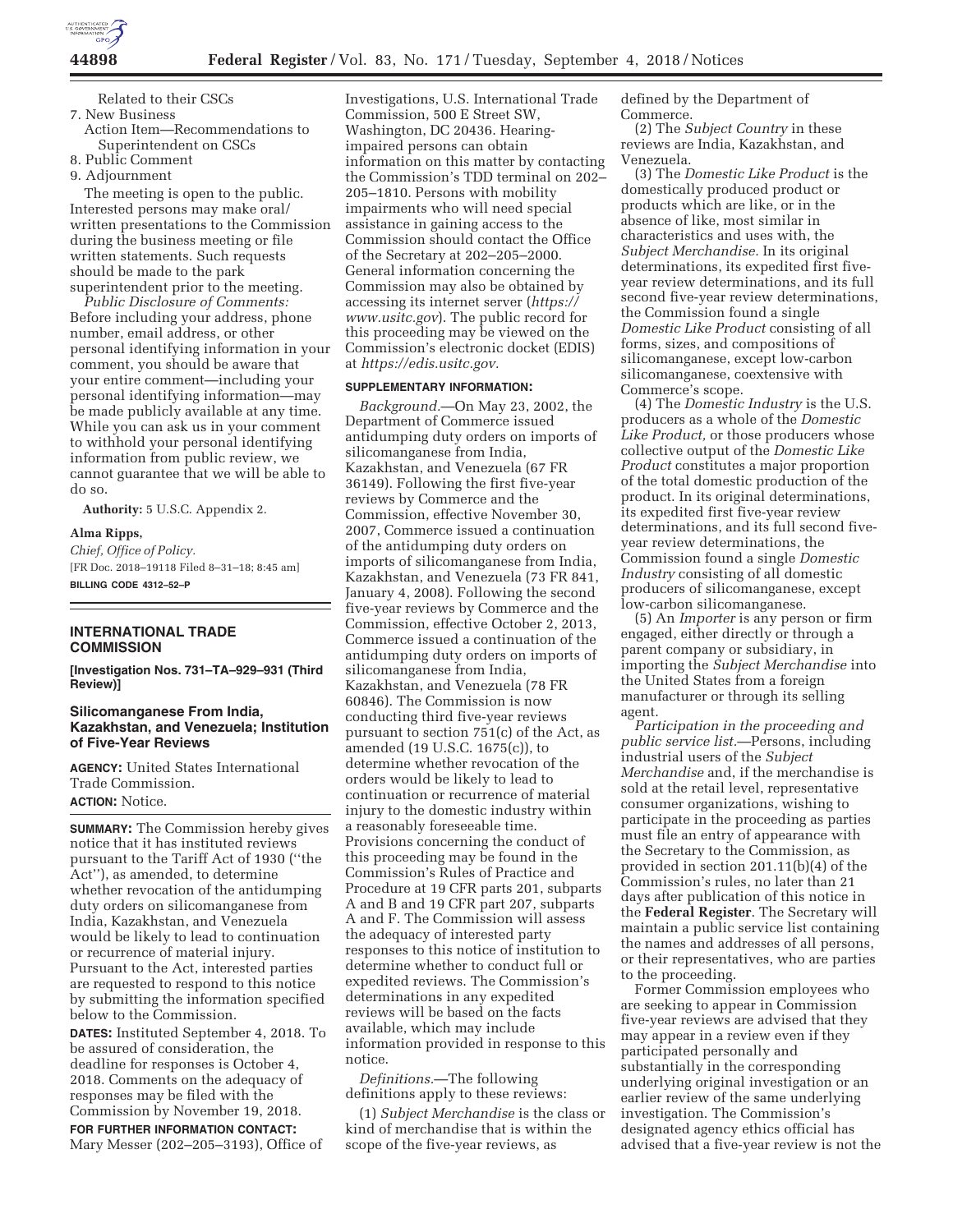same particular matter as the underlying original investigation, and a five-year review is not the same particular matter as an earlier review of the same underlying investigation for purposes of 18 U.S.C. 207, the post employment statute for Federal employees, and Commission rule 201.15(b) (19 CFR 201.15(b)), 79 FR 3246 (Jan. 17, 2014), 73 FR 24609 (May 5, 2008). Consequently, former employees are not required to seek Commission approval to appear in a review under Commission rule 19 CFR 201.15, even if the corresponding underlying original investigation or an earlier review of the same underlying investigation was pending when they were Commission employees. For further ethics advice on this matter, contact Charles Smith, Office of the General Counsel, at 202– 205–3408.

*Limited disclosure of business proprietary information (BPI) under an administrative protective order (APO) and APO service list.*—Pursuant to section 207.7(a) of the Commission's rules, the Secretary will make BPI submitted in this proceeding available to authorized applicants under the APO issued in the proceeding, provided that the application is made no later than 21 days after publication of this notice in the **Federal Register**. Authorized applicants must represent interested parties, as defined in 19 U.S.C. 1677(9), who are parties to the proceeding. A separate service list will be maintained by the Secretary for those parties authorized to receive BPI under the APO.

*Certification.*—Pursuant to section 207.3 of the Commission's rules, any person submitting information to the Commission in connection with this proceeding must certify that the information is accurate and complete to the best of the submitter's knowledge. In making the certification, the submitter will acknowledge that information submitted in response to this request for information and throughout this proceeding or other proceeding may be disclosed to and used: (i) By the Commission, its employees and Offices, and contract personnel (a) for developing or maintaining the records of this or a related proceeding, or (b) in internal investigations, audits, reviews, and evaluations relating to the programs, personnel, and operations of the Commission including under 5 U.S.C. Appendix 3; or (ii) by U.S. government employees and contract personnel, solely for cybersecurity purposes. All contract personnel will sign appropriate nondisclosure agreements.

*Written submissions.*—Pursuant to section 207.61 of the Commission's rules, each interested party response to this notice must provide the information specified below. The deadline for filing such responses is October 4, 2018. Pursuant to section 207.62(b) of the Commission's rules, eligible parties (as specified in Commission rule 207.62(b)(1)) may also file comments concerning the adequacy of responses to the notice of institution and whether the Commission should conduct expedited or full reviews. The deadline for filing such comments is November 19, 2018. All written submissions must conform with the provisions of section 201.8 of the Commission's rules; any submissions that contain BPI must also conform with the requirements of sections 201.6, 207.3, and 207.7 of the Commission's rules. The Commission's Handbook on E-Filing, available on the Commission's website at *https:// edis.usitc.gov,* elaborates upon the Commission's rules with respect to electronic filing. Also, in accordance with sections 201.16(c) and 207.3 of the Commission's rules, each document filed by a party to the proceeding must be served on all other parties to the proceeding (as identified by either the public or APO service list as appropriate), and a certificate of service must accompany the document (if you are not a party to the proceeding you do not need to serve your response).

No response to this request for information is required if a currently valid Office of Management and Budget (''OMB'') number is not displayed; the OMB number is 3117 0016/USITC No. 18–5–412, expiration date June 30, 2020. Public reporting burden for the request is estimated to average 15 hours per response. Please send comments regarding the accuracy of this burden estimate to the Office of Investigations, U.S. International Trade Commission, 500 E Street SW, Washington, DC 20436.

*Inability to provide requested information.*—Pursuant to section 207.61(c) of the Commission's rules, any interested party that cannot furnish the information requested by this notice in the requested form and manner shall notify the Commission at the earliest possible time, provide a full explanation of why it cannot provide the requested information, and indicate alternative forms in which it can provide equivalent information. If an interested party does not provide this notification (or the Commission finds the explanation provided in the notification inadequate) and fails to provide a complete response to this notice, the Commission may take an adverse

inference against the party pursuant to section 776(b) of the Act (19 U.S.C. 1677e(b)) in making its determinations in the reviews.

*INFORMATION TO BE PROVIDED IN RESPONSE TO THIS NOTICE OF INSTITUTION:* If you are a domestic producer, union/worker group, or trade/ business association; import/export *Subject Merchandise* from more than one *Subject Country;* or produce *Subject Merchandise* in more than one *Subject Country,* you may file a single response. If you do so, please ensure that your response to each question includes the information requested for each pertinent *Subject Country.* As used below, the term ''firm'' includes any related firms.

(1) The name and address of your firm or entity (including World Wide Web address) and name, telephone number, fax number, and Email address of the certifying official.

(2) A statement indicating whether your firm/entity is an interested party under 19 U.S.C. 1677(9) and if so, how, including whether your firm/entity is a U.S. producer of the *Domestic Like Product,* a U.S. union or worker group, a U.S. importer of the *Subject Merchandi*se, a foreign producer or exporter of the *Subject Merchandise,* a U.S. or foreign trade or business association (a majority of whose members are interested parties under the statute), or another interested party (including an explanation). If you are a union/worker group or trade/business association, identify the firms in which your workers are employed or which are members of your association.

(3) A statement indicating whether your firm/entity is willing to participate in this proceeding by providing information requested by the Commission.

(4) A statement of the likely effects of the revocation of the antidumping duty orders on the *Domestic Industry* in general and/or your firm/entity specifically. In your response, please discuss the various factors specified in section 752(a) of the Act (19 U.S.C. 1675a(a)) including the likely volume of subject imports, likely price effects of subject imports, and likely impact of imports of *Subject Merchandise* on the *Domestic Industry.* 

(5) A list of all known and currently operating U.S. producers of the *Domestic Like Product.* Identify any known related parties and the nature of the relationship as defined in section 771(4)(B) of the Act (19 U.S.C. 1677(4)(B)).

(6) A list of all known and currently operating U.S. importers of the *Subject Merchandise* and producers of the *Subject Merchandise* in each *Subject*